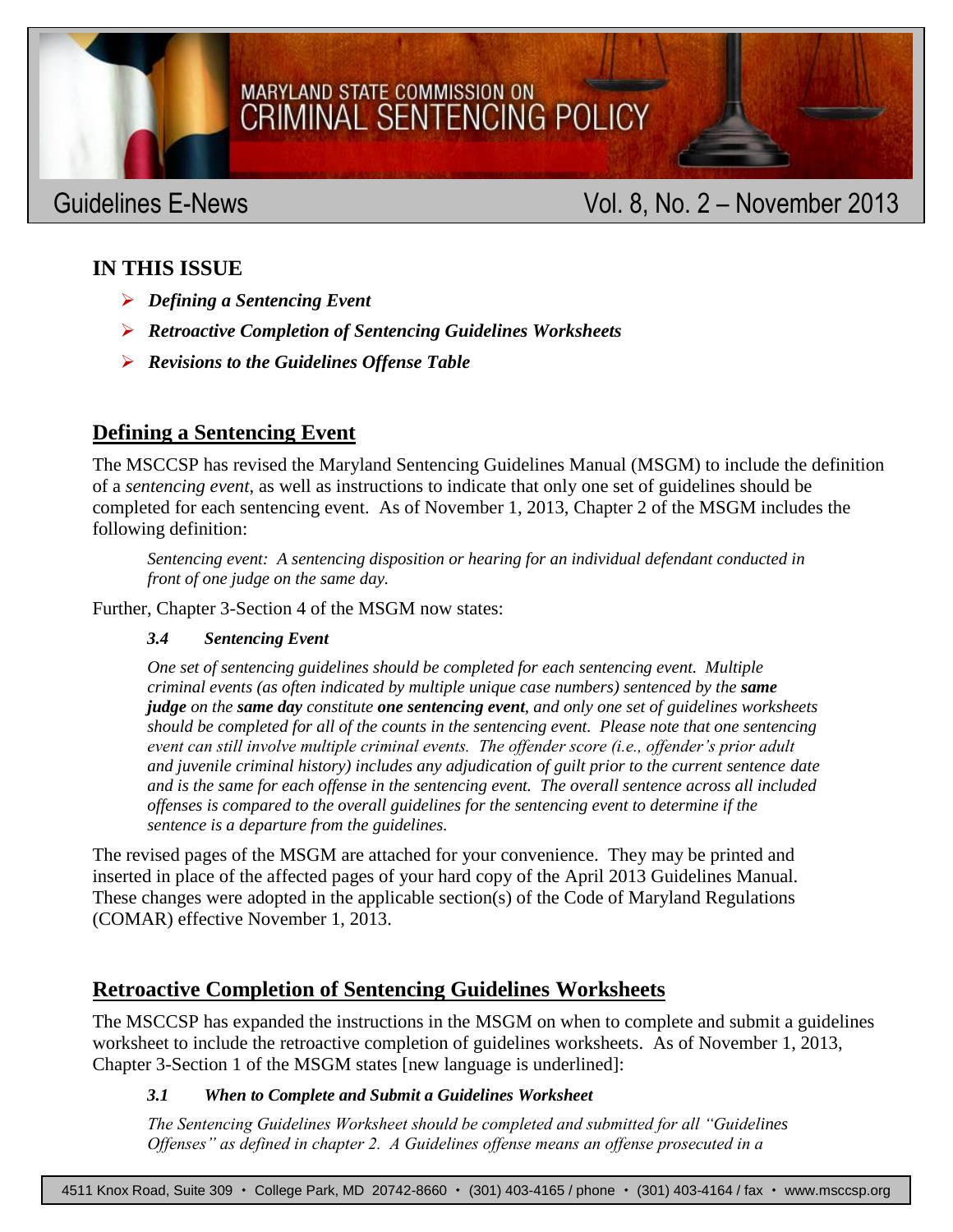*Maryland Circuit Court. Guidelines offenses include new trials, reconsiderations imposed on a defendant for a crime of violence (as defined in Criminal Law Article, §14-101, Annotated Code of Maryland), and reviews. Guidelines worksheets for reconsiderations and reviews only need to be completed when there is an adjustment to an active sentence. If it is determined that a guidelines worksheet was not completed for a guidelines eligible case at the time of the sentencing hearing, the judge or judge's designee is encouraged to complete and submit the guidelines worksheet retroactively to ensure that the data analyzed by the MSCCSP is a comprehensive enumeration of guidelines eligible cases.*

The revised page of the MSGM is attached for your convenience. It may be printed and inserted in place of the affected page of your hard copy of the April 2013 Guidelines Manual.

### **Revisions to the Guidelines Offense Table**

The Maryland State Commission on Criminal Sentencing Policy (MSCCSP) has revised the Guidelines Offense Table to reflect:

- (1) new offenses passed during the 2013 Legislative Session;
- (2) amended offenses passed during the 2013 Legislative Session; and
- (3) minor edits to the table.

These changes were adopted in the Code of Maryland Regulations (COMAR) **effective November 1, 2013**. They are summarized briefly below. A print friendly version of the updated Guidelines Offense Table (Appendix A of the Maryland Sentencing Guidelines Manual) is available on the MSCCSP website at: [www.msccsp.org/Files/Guidelines/offensetable.pdf.](http://www.msccsp.org/Files/Guidelines/offensetable.pdf) This file is searchable by key word, CJIS Code, Source, etc. Please discard any prior versions of the Guidelines Offense Table, as information in prior versions may no longer be accurate.

New Offenses, 2013 Legislative Session

| Legislation                  | <b>Offense</b>                                                                                                                              | <b>Statute</b>     | <b>Statutory</b><br><b>Maximum</b> | <b>Adopted</b><br><b>Seriousness</b><br>Category |
|------------------------------|---------------------------------------------------------------------------------------------------------------------------------------------|--------------------|------------------------------------|--------------------------------------------------|
| Chapter 366<br>HB 311        | <b>Abuse and Other Offensive Conduct</b><br>Failure to report death of a minor                                                              | $CR, §3-609$       | 3Y                                 | VI                                               |
| Chapter 366<br>HB 311        | <b>Abuse and Other Offensive Conduct</b><br>Failure to report disappearance of a minor                                                      | $CR, §3-608$       | 3Y                                 | VI                                               |
| Chapter 635<br>HB 709/SB 444 | <b>Accessory after the Fact</b><br>Accessory after the fact to $1st$ degree murder                                                          | $CR, §1-301(b)(1)$ | 10Y                                | $\mathbf{V}$                                     |
| Chapter 635<br>HB 709/SB 444 | <b>Accessory after the Fact</b><br>Accessory after the fact to $2nd$ degree murder                                                          | $CR, §1-301(b)(2)$ | 10Y                                | V                                                |
| Chapter 656<br>HB 941/SB 770 | <b>False Statements, Other</b><br>File false lien or encumbrance or make false<br>statement on lien or encumbrance, 1 <sup>st</sup> offense | $CR, §3-807(b)(1)$ | 1Y                                 | VII                                              |
| Chapter 656<br>HB 941/SB 770 | <b>False Statements, Other</b><br>File false lien or encumbrance or make false<br>statement on lien or encumbrance,<br>subsequent           | $CR, §3-807(b)(2)$ | 5Y                                 | VI                                               |
| Chapter 164<br>SB 19/HB 12   | <b>Stalking and Harassment</b><br>Aiming laser pointer at aircraft                                                                          | $CR, §3-807$       | 3Y                                 | VI                                               |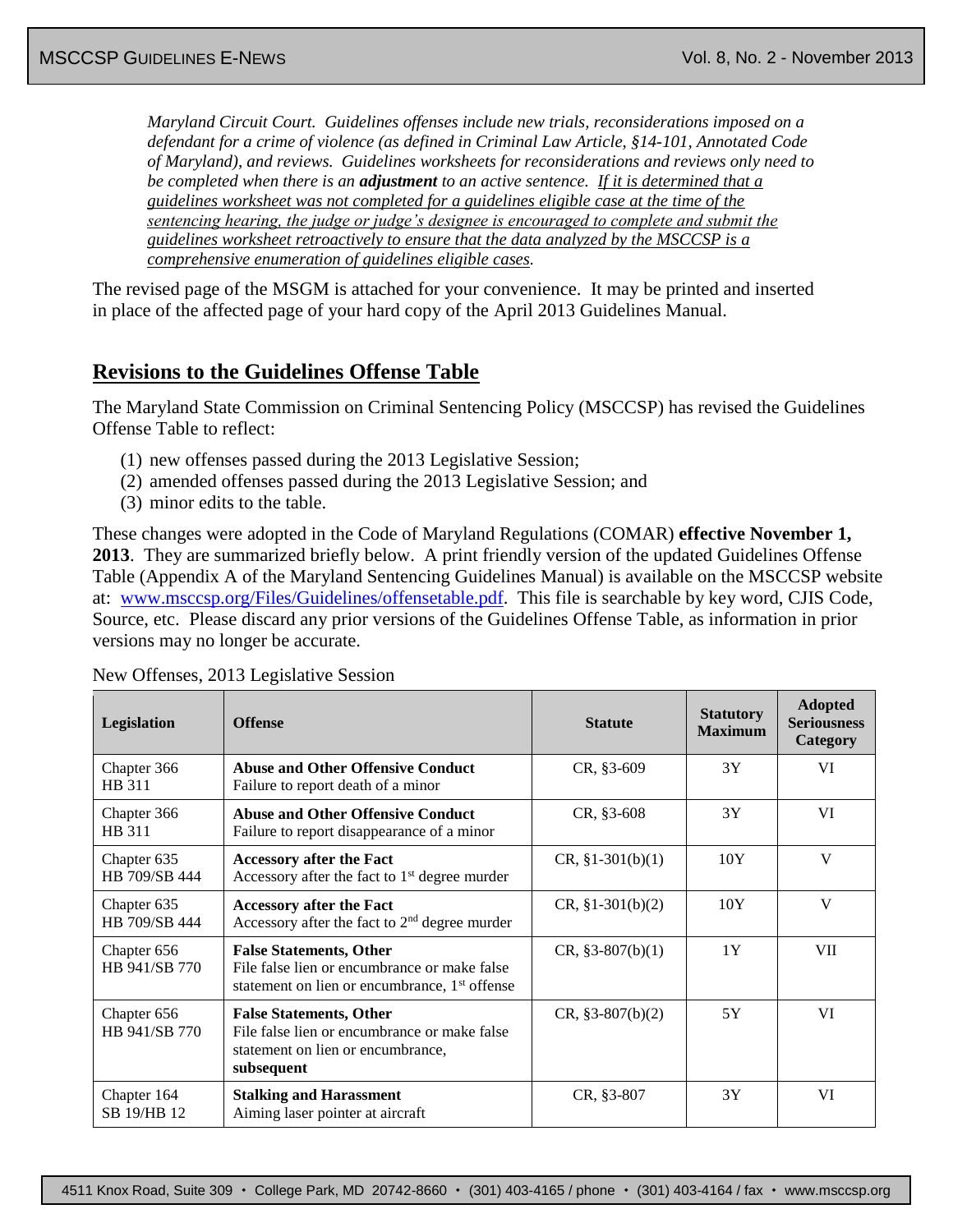|  |  | New Offenses, 2013 Legislative Session (continued) |
|--|--|----------------------------------------------------|
|  |  |                                                    |

| Legislation                   | <b>Offense</b>                                                                                                                                                                                                         | <b>Statute</b>                                      | <b>Statutory</b><br><b>Maximum</b> | <b>Adopted</b><br><b>Seriousness</b><br>Category |
|-------------------------------|------------------------------------------------------------------------------------------------------------------------------------------------------------------------------------------------------------------------|-----------------------------------------------------|------------------------------------|--------------------------------------------------|
| Chapter 427<br>SB 281/HB 294  | <b>Weapons Crimes-In General</b><br>Failure by licensed firearms dealer to comply<br>with record-keeping and reporting<br>requirements, subsequent                                                                     | PS, §5-145                                          | 3Y                                 | VI                                               |
| Chapter 427<br>SB 281/HB 294  | <b>Weapons Crimes-In General</b><br>Possess or use restricted firearm ammunition<br>in a crime of violence                                                                                                             | CR, §4-110                                          | 5Y                                 | V                                                |
| Chapter 427<br>SB 281/HB 294  | <b>Weapons Crimes-In General</b><br>Possession of ammunition by a restricted<br>person or after having been convicted of a<br>crime of violence or select drug crimes                                                  | PS, §5-133.1                                        | 1Y                                 | <b>VII</b>                                       |
| Chapter 464<br>SB 383/HB 291  | <b>Commercial Fraud, Other</b><br>Violation of any provision of Maryland<br>Mortgage Assistance Relief Services Act                                                                                                    | RP, §7-509<br>(penalty)                             | 3Y                                 | VI                                               |
| Chapter 369<br>HB 396/SB 1052 | <b>Telecommunications and Electronics,</b><br><b>Crimes Involving</b><br>Use an interactive computer service to inflict<br>emotional distress on a minor or place a minor<br>in fear of death or serious bodily injury | $CR, \S3-805(b)(2)$<br>$CR, §3-805(e)$<br>(penalty) | 1Y                                 | <b>VII</b>                                       |
| Chapter 380<br>HB 631/SB 534  | <b>Abuse and Other Offensive Conduct</b><br>Prevent or interfere with the making of a<br>report of suspected child abuse or neglect                                                                                    | FL, §5-705.2<br>(penalty)                           | 5Y                                 | V                                                |
| Chapter 99<br>HB 349          | <b>Commercial Fraud, Other</b><br>Failure to deposit money received under or in<br>connection with preneed burial contract, 2 <sup>nd</sup><br>offense                                                                 | BR, §5-712(b)(1)(ii),<br>(b)(2)(ii)                 | $2{\rm Y}$                         | <b>VII</b>                                       |
| Chapter 99<br>HB 349          | <b>Commercial Fraud, Other</b><br>Failure to deposit money received under or in<br>connection with preneed burial contract, $3rd$ or<br>subsequent offense                                                             | BR, §5-712(b)(1)(iii),<br>(b)(2)(iii)               | 3Y                                 | VI                                               |
| Chapter 99<br>HB 349          | <b>Commercial Fraud, Other</b><br>Misappropriation or fraudulent conversion of<br>perpetual care trust funds in excess of \$100                                                                                        | BR, $§5-610(c)$                                     | 10Y                                | V                                                |
| Chapter 99<br>HB 349          | <b>Commercial Fraud, Other</b><br>Misappropriation or fraudulent conversion of<br>preneed trust funds in excess of \$100                                                                                               | BR, $§5-712(c)$                                     | 10Y                                | $\mathbf V$                                      |
| Chapter 99<br>HB 349          | <b>Commercial Fraud, Other</b><br>Violation of any provision of Business<br>Regulation Article, Title 5, Subtitle 6, 2 <sup>nd</sup><br>offense                                                                        | BR, $§5-610(a)(2)$ ,<br>(b)(2)<br>(penalty)         | $2\,{\rm Y}$                       | <b>VII</b>                                       |
| Chapter 99<br>HB 349          | <b>Commercial Fraud, Other</b><br>Violation of any provision of Business<br>Regulation Article, Title 5, Subtitle 6, $3rd$ or<br>subsequent offense                                                                    | BR, $§5-610(a)(3)$ ,<br>(b)(3)<br>(penalty)         | 3Y                                 | VI                                               |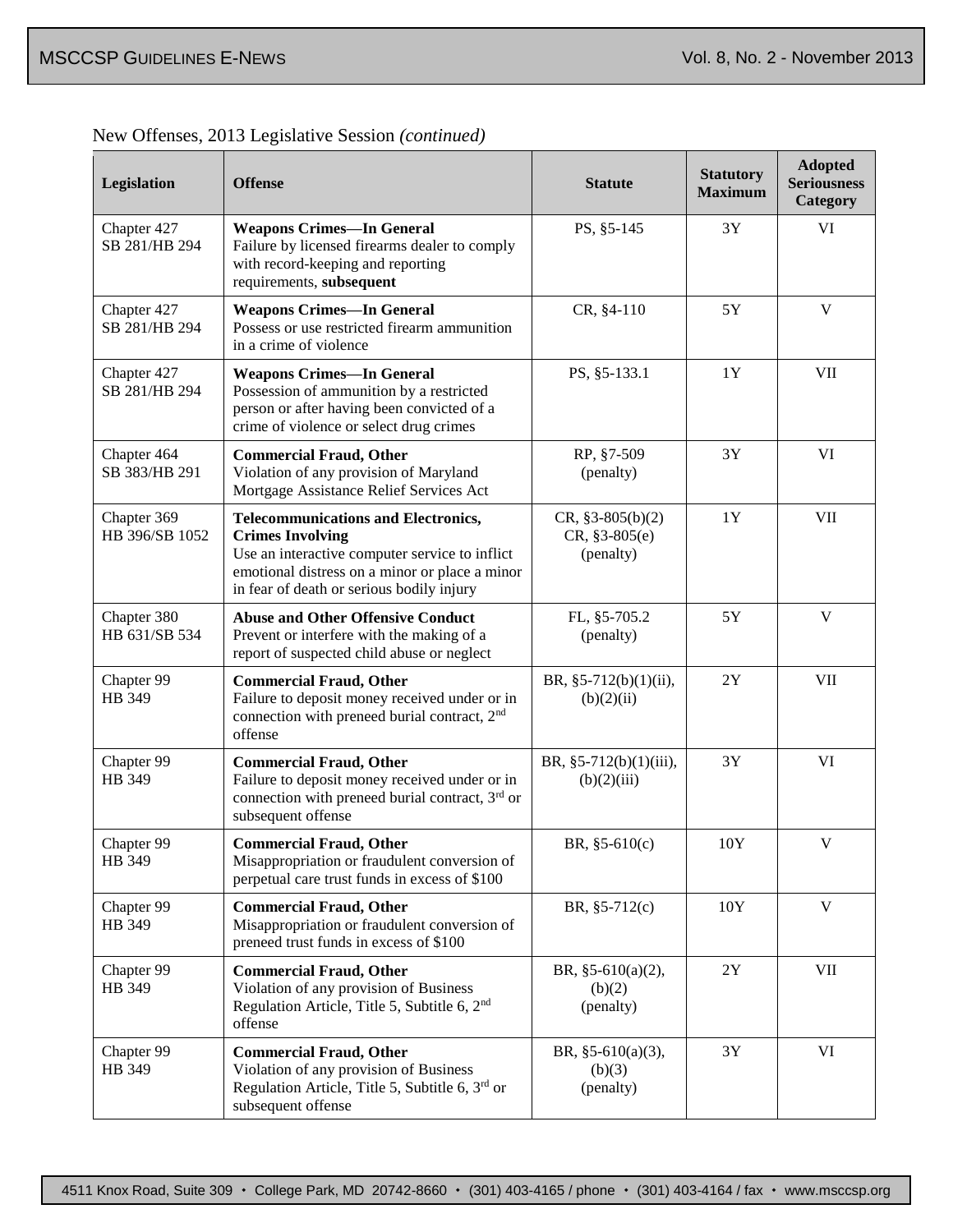Г

**Adopted** 

| Legislation            | <b>Offense</b>                                                                                                                                    | <b>Statute</b>                                                                | <b>Statutory</b><br><b>Maximum</b> | Adopted<br><b>Seriousness</b><br>Category |
|------------------------|---------------------------------------------------------------------------------------------------------------------------------------------------|-------------------------------------------------------------------------------|------------------------------------|-------------------------------------------|
| Chapter 99<br>HB 349   | <b>Commercial Fraud, Other</b><br>Violation of any provision of Business<br>Regulation Article, Title 5, Subtitle 9, 2 <sup>nd</sup><br>offense   | BR, §5-904(2)<br>(penalty)                                                    | $2{\rm Y}$                         | VII                                       |
| Chapter 99<br>HB 349   | <b>Commercial Fraud, Other</b><br>Violation of any provision of Business<br>Regulation Article, Title 5, Subtitle 9, 3rd or<br>subsequent offense | BR, §5-904(3)<br>(penalty)                                                    | 3Y                                 | VI                                        |
| Chapter 415<br>HB 1396 | <b>Bad Check</b><br>Felony bad check, \$100,000 or greater                                                                                        | CR, §8-103<br>$CR, §8-106(a)(3)$                                              | 25Y                                | V                                         |
| Chapter 415<br>HB 1396 | <b>Bad Check</b><br>Felony bad check, at least \$10,000 but less<br>than \$100,000                                                                | CR, §8-103<br>$CR, \S 8-106(a)(2)$                                            | 15Y                                | $\mathbf V$                               |
| Chapter 415<br>HB 1396 | <b>Bad Check</b><br>Felony bad check, at least \$1,000 but less than<br>\$10,000                                                                  | CR, §8-103<br>$CR, §8-106(a)(1)$                                              | 10Y                                | $\mathbf V$                               |
| Chapter 415<br>HB 1396 | <b>Bad Check</b><br>Misdemeanor bad check, less than \$1,000                                                                                      | CR, §8-103<br>$CR, §8-106(c)$                                                 | 18M                                | <b>VII</b>                                |
| Chapter 415<br>HB 1396 | <b>Bad Check</b><br>Multiple bad checks within a 30-day period,<br>each less than \$1,000 and totaling \$1,000 or<br>more                         | CR, §8-103<br>$CR, §8-106(b)$                                                 | 10Y                                | $\mathbf V$                               |
| Chapter 415<br>HB 1396 | <b>Credit Card Crimes</b><br>Felony credit card crimes, \$100,000 or greater                                                                      | $CR, §8-206(c)(1)(iii)$<br>$CR, §8-207(b)(1)(iii)$<br>$CR, §8-209(b)(1)(iii)$ | 25Y                                | V                                         |
| Chapter 415<br>HB 1396 | <b>Credit Card Crimes</b><br>Felony credit card crimes, at least \$10,000 but<br>less than \$100,000                                              | $CR, \S 8-206(c)(1)(ii)$<br>$CR, §8-207(b)(1)(ii)$<br>$CR, §8-209(b)(1)(ii)$  | 15Y                                | V                                         |
| Chapter 415<br>HB 1396 | <b>Credit Card Crimes</b><br>Felony credit card crimes, at least \$1,000 but<br>less than $$10,000$                                               | CR, $§8-206(c)(1)(i)$<br>$CR, §8-207(b)(1)(i)$<br>$CR, §8-209(b)(1)(i)$       | 10Y                                | $\mathbf V$                               |
| Chapter 415<br>HB 1396 | <b>Credit Card Crimes</b><br>Misdemeanor credit card crimes, less than<br>\$1,000                                                                 | $CR, §8-206(c)(2)$<br>$CR, §8-207(b)(2)$<br>$CR, §8-209(b)(2)$                | 18M                                | <b>VII</b>                                |
| Chapter 415<br>HB 1396 | <b>Extortion and Other Threats</b><br>Felony Extortion-by anyone, \$100,000 or<br>greater                                                         | $CR, \S 3-701(c)(3)$                                                          | 25Y                                | $\mathbf{I}$                              |
| Chapter 415<br>HB 1396 | <b>Extortion and Other Threats</b><br>Felony Extortion-by anyone, at least<br>\$10,000 but less than \$100,000                                    | $CR, \S 3-701(c)(2)$                                                          | 15Y                                | IV                                        |
| Chapter 415<br>HB 1396 | <b>Extortion and Other Threats</b><br>Felony Extortion-by anyone, at least \$1,000<br>but less than \$10,000                                      | $CR, \S 3-701(c)(1)$                                                          | 10Y                                | V                                         |

New Offenses, 2013 Legislative Session *(continued)*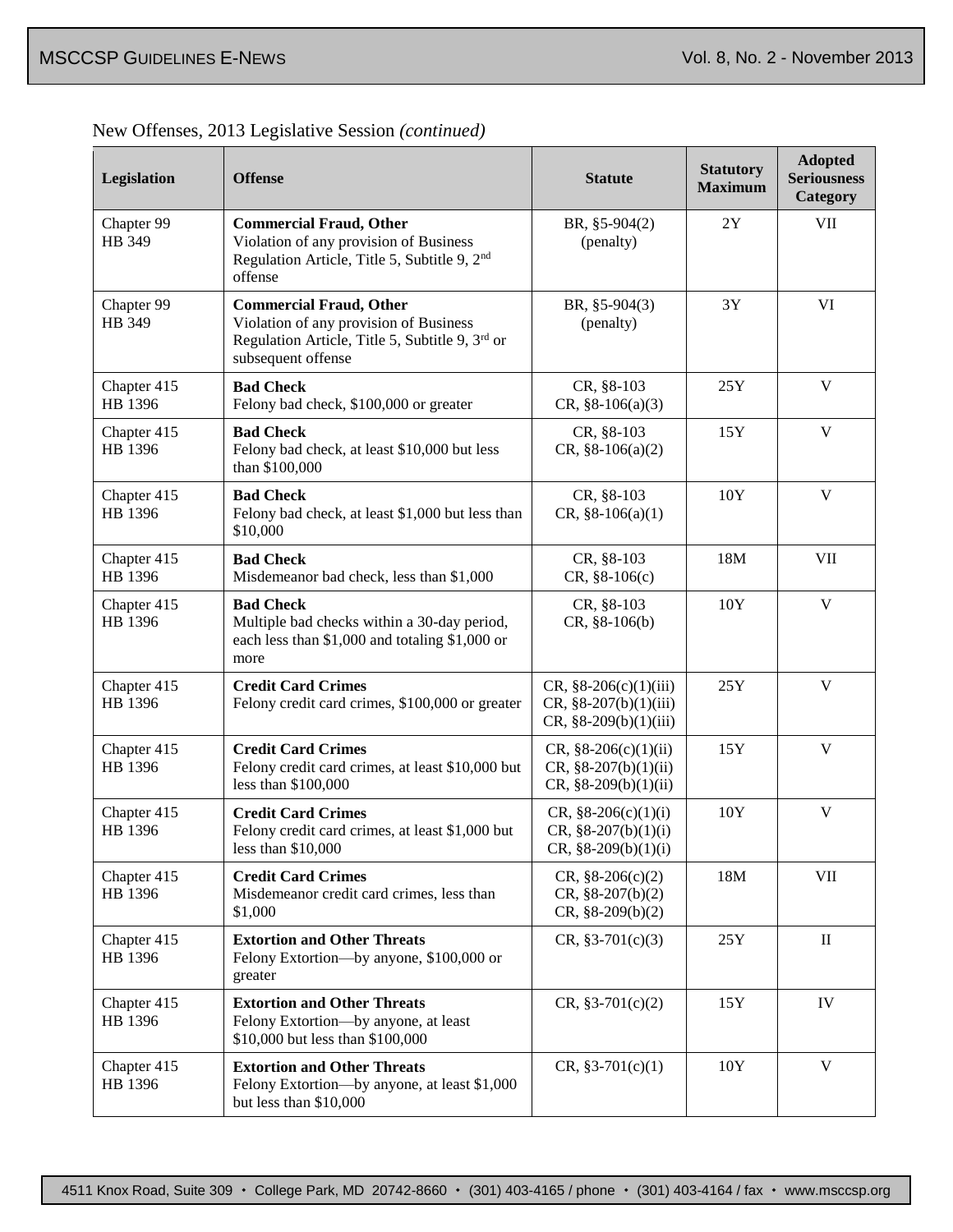г

| Legislation            | <b>Offense</b>                                                                                                                                                                                                                                      | <b>Statute</b>                                               | <b>Statutory</b><br><b>Maximum</b> | <b>Adopted</b><br><b>Seriousness</b><br>Category |
|------------------------|-----------------------------------------------------------------------------------------------------------------------------------------------------------------------------------------------------------------------------------------------------|--------------------------------------------------------------|------------------------------------|--------------------------------------------------|
| Chapter 415<br>HB 1396 | <b>Extortion and Other Threats</b><br>Misdemeanor Extortion-by anyone, less than<br>\$1,000                                                                                                                                                         | $CR, §3-701(d)$                                              | 18M                                | VII                                              |
| Chapter 415<br>HB 1396 | <b>Extortion and Other Threats</b><br>Felony Extortion-by State or local officer,<br>\$100,000 or greater                                                                                                                                           | $CR, §3-702(e)$                                              | 25Y                                | $\mathbf{I}$                                     |
| Chapter 415<br>HB 1396 | <b>Extortion and Other Threats</b><br>Felony Extortion-by State or local officer, at<br>least \$10,000 but less than \$100,000                                                                                                                      | $CR, §3-702(d)$                                              | 15Y                                | IV                                               |
| Chapter 415<br>HB 1396 | <b>Extortion and Other Threats</b><br>Felony Extortion-by State or local officer, at<br>least \$1,000 but less than \$10,000                                                                                                                        | $CR, §3-702(c)$                                              | 10Y                                | $\mathbf V$                                      |
| Chapter 415<br>HB 1396 | <b>Extortion and Other Threats</b><br>Misdemeanor Extortion-by State or local<br>officer, less than \$1,000                                                                                                                                         | $CR, §3-702(f)$                                              | 18M                                | <b>VII</b>                                       |
| Chapter 415<br>HB 1396 | <b>Fraud, Financial Crimes Against</b><br><b>Vulnerable Adults</b><br>Obtain property of vulnerable adult or an<br>individual at least 68 years old by deception,<br>intimidation, or undue influence, \$100,000 or<br>greater                      | $CR, §8-801(c)(1)(iii)$                                      | 25Y                                | $\mathbf{I}$                                     |
| Chapter 415<br>HB 1396 | <b>Fraud, Financial Crimes Against</b><br><b>Vulnerable Adults</b><br>Obtain property of vulnerable adult or an<br>individual at least 68 years old by deception,<br>intimidation, or undue influence, at least<br>\$10,000 but less than \$100,000 | CR, $§8-801(c)(1)(ii)$                                       | 15Y                                | IV                                               |
| Chapter 415<br>HB 1396 | <b>Fraud, Financial Crimes Against</b><br><b>Vulnerable Adults</b><br>Obtain property of vulnerable adult or an<br>individual at least 68 years old by deception,<br>intimidation, or undue influence, at least<br>\$1,000 but less than \$10,000   | CR, $§8-801(c)(1)(i)$                                        | 10Y                                | $\mathbf V$                                      |
| Chapter 415<br>HB 1396 | <b>Fraud, Financial Crimes Against</b><br><b>Vulnerable Adults</b><br>Obtain property of vulnerable adult or an<br>individual at least 68 years old by deception,<br>intimidation, or undue influence, less than<br>\$1,000                         | $CR, \S 8-801(c)(2)$                                         | 18M                                | VII                                              |
| Chapter 415<br>HB 1396 | <b>Identity Fraud</b><br>Possess, obtain personally identifying<br>information or willfully assume the identity of<br>another, benefit \$100,000 or greater                                                                                         | $CR, §8-301(b), (c)$<br>$CR, §8-301(g)(1)(iii)$<br>(penalty) | 25Y                                | $\rm II$                                         |

New Offenses, 2013 Legislative Session *(continued)*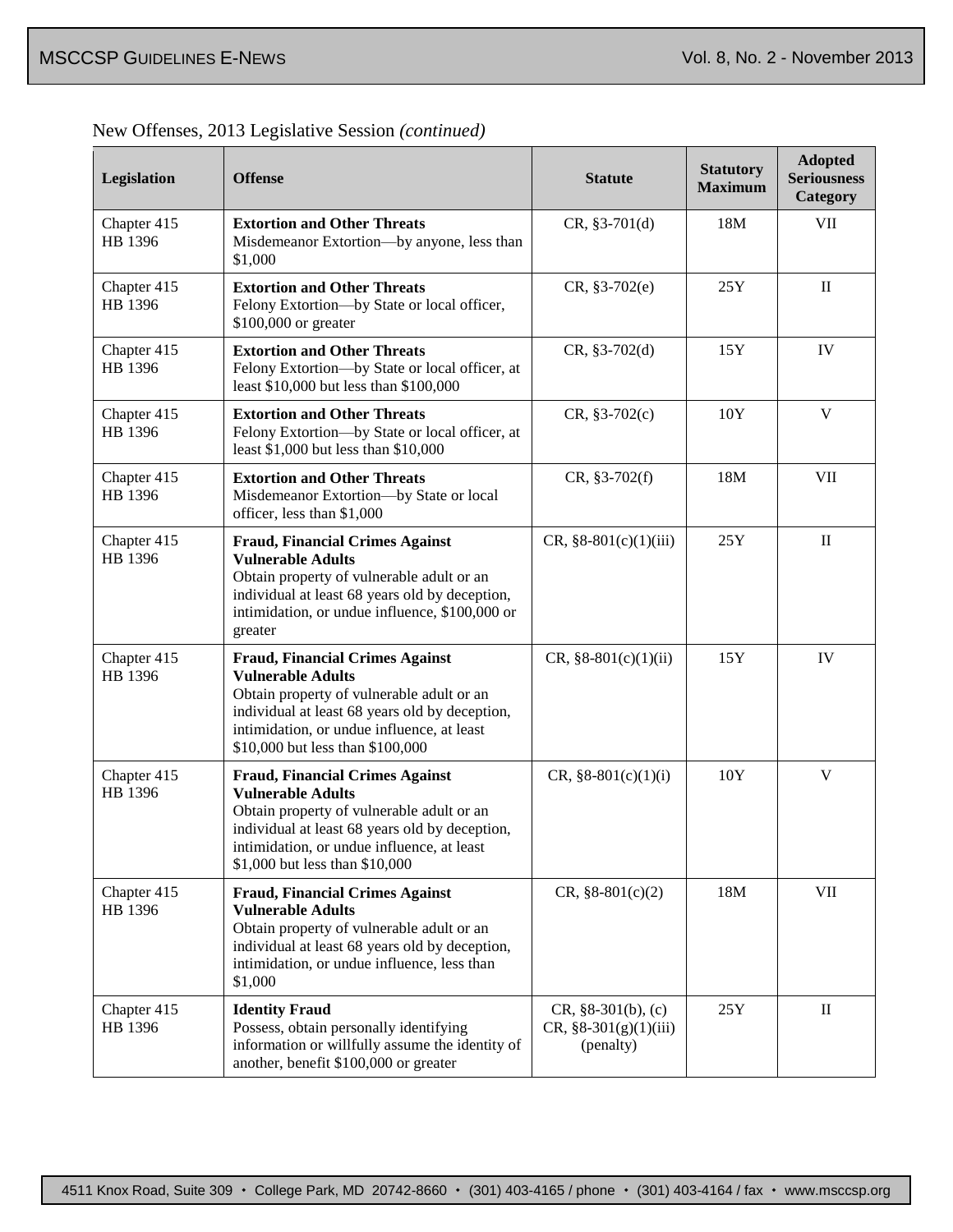| New Offenses, 2013 Legislative Session (continued) |
|----------------------------------------------------|
|----------------------------------------------------|

| Legislation            | <b>Offense</b>                                                                                                                                                                      | <b>Statute</b>                                              | <b>Statutory</b><br><b>Maximum</b> | <b>Adopted</b><br><b>Seriousness</b><br>Category |
|------------------------|-------------------------------------------------------------------------------------------------------------------------------------------------------------------------------------|-------------------------------------------------------------|------------------------------------|--------------------------------------------------|
| Chapter 415<br>HB 1396 | <b>Identity Fraud</b><br>Possess, obtain personally identifying<br>information or willfully assume the identity of<br>another, benefit at least \$10,000 but less than<br>\$100,000 | $CR, §8-301(b), (c)$<br>$CR, §8-301(g)(1)(ii)$<br>(penalty) | 15Y                                | IV                                               |
| Chapter 415<br>HB 1396 | <b>Identity Fraud</b><br>Possess, obtain personally identifying<br>information or willfully assume the identity of<br>another, benefit at least \$1,000 but less than<br>\$10,000   | $CR, §8-301(b), (c)$<br>CR, $§8-301(g)(1)(i)$<br>(penalty)  | 10Y                                | $\mathbf V$                                      |
| Chapter 415<br>HB 1396 | <b>Identity Fraud</b><br>Possess, obtain personally identifying<br>information or willfully assume the identity of<br>another, benefit less than \$1,000                            | $CR, §8-301(b), (c)$<br>$CR, §8-301(g)(2)$<br>(penalty)     | 18M                                | VII                                              |
| Chapter 415<br>HB 1396 | <b>Identity Fraud</b><br>Use a re-encoder or skimming device for<br>purpose of identity theft, benefit \$100,000 or<br>greater                                                      | $CR, §8-301(d)$<br>CR, §8-301(g)(1)(iii)<br>(penalty)       | 25Y                                | $\mathbf{I}$                                     |
| Chapter 415<br>HB 1396 | <b>Identity Fraud</b><br>Use a re-encoder or skimming device for<br>purpose of identity theft, benefit at least<br>\$10,000 but less than \$100,000                                 | $CR, §8-301(d)$<br>$CR, §8-301(g)(1)(ii)$<br>(penalty)      | 15Y                                | IV                                               |
| Chapter 415<br>HB 1396 | <b>Identity Fraud</b><br>Use a re-encoder or skimming device for<br>purpose of identity theft, benefit at least<br>\$1,000 but less than \$10,000                                   | $CR, §8-301(d)$<br>CR, $§8-301(g)(1)(i)$<br>(penalty)       | 10Y                                | V                                                |
| Chapter 415<br>HB 1396 | <b>Identity Fraud</b><br>Use a re-encoder or skimming device for<br>purpose of identity theft, benefit less than<br>\$1,000                                                         | $CR, §8-301(d)$<br>$CR, \S 8-301(g)(2)$<br>(penalty)        | 18M                                | <b>VII</b>                                       |
| Chapter 415<br>HB 1396 | <b>Malicious Destruction and Related Crimes</b><br>Destruction of property, \$1,000 or greater                                                                                      | $CR, §6-301(b)$                                             | 3Y                                 | <b>VII</b>                                       |
| Chapter 415<br>HB 1396 | <b>Malicious Destruction and Related Crimes</b><br>Destruction of property, less than \$1,000                                                                                       | $CR, §6-301(c)$                                             | 60D                                | <b>VII</b>                                       |
| Chapter 415<br>HB 1396 | <b>Public Fraud</b><br>State health plan fraud, \$1,000 or greater                                                                                                                  | CR, §8-509 thru<br>CR, §8-516                               | 5Y                                 | $\mathbf V$                                      |
| Chapter 415<br>HB 1396 | <b>Public Fraud</b><br>State health plan fraud, less than \$1,000                                                                                                                   | CR, §8-509 thru<br>CR, §8-516                               | 3Y                                 | VII                                              |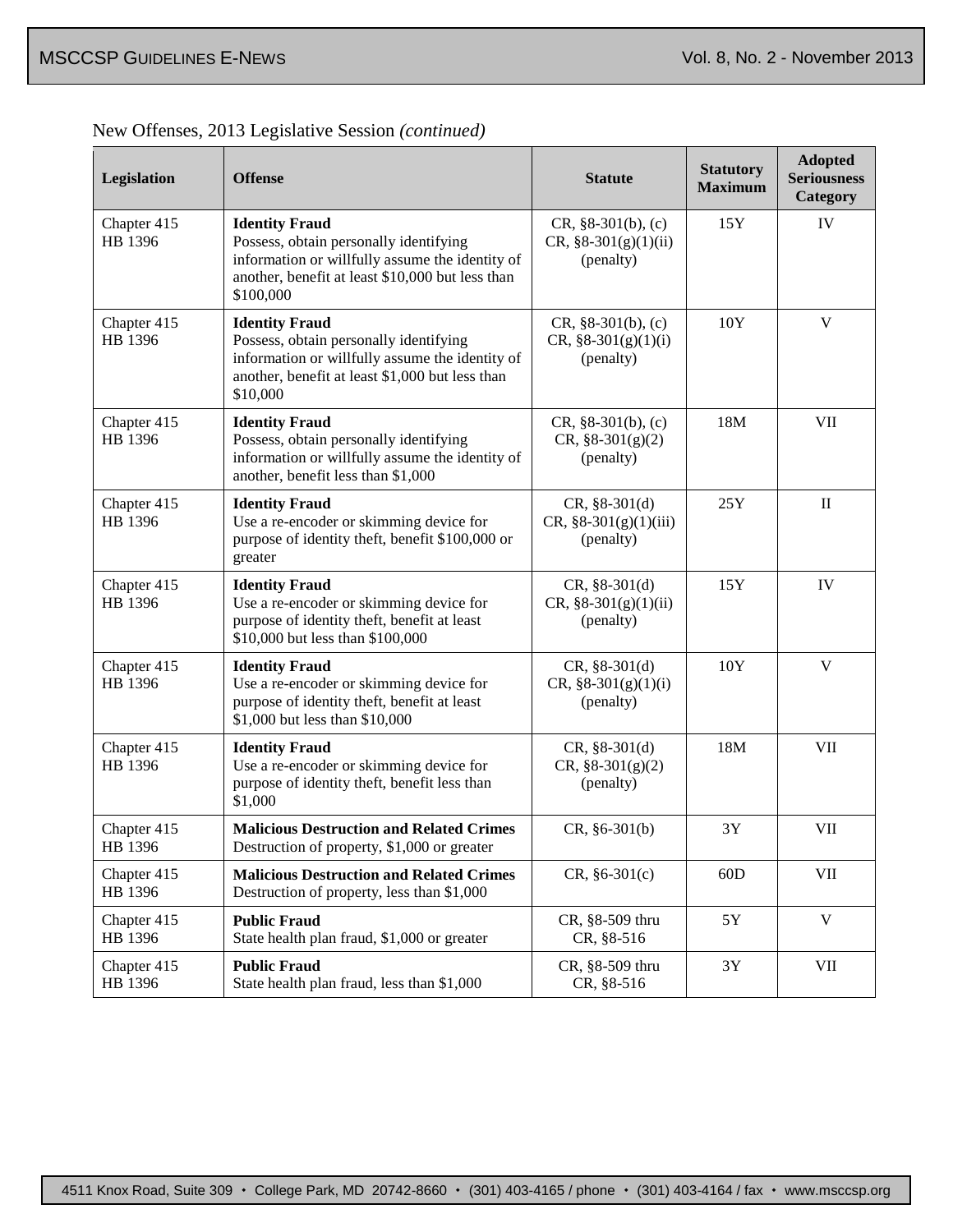| <b>Legislation</b>            | <b>Offense</b>                                                                                                                            | <b>Statute</b>                           | <b>Prior</b><br>Stat. Max./<br><b>Seriousness</b><br>Category | <b>New</b><br>Stat. Max. /<br><b>Seriousness</b><br>Category |
|-------------------------------|-------------------------------------------------------------------------------------------------------------------------------------------|------------------------------------------|---------------------------------------------------------------|--------------------------------------------------------------|
| Chapter 146<br><b>HB</b> 1088 | <b>Commercial Fraud, Other</b><br>Violations of law relating to returnable<br>containers and returnable textiles, 1 <sup>st</sup> offense | BR, $§19-304(a)-(d)$<br>BR, $§19-304(f)$ | $1$ year / VII<br>fine only $/ NA$                            | no change<br>$1$ year / VII                                  |
| Chapter 146<br>HB 1088        | <b>Commercial Fraud, Other</b><br>Violations of law relating to returnable<br>containers and returnable textiles, subsequent              | BR, $§19-304(a)-(d)$<br>BR, $§19-304(f)$ | $1$ year / VII<br>fine only $/ NA$                            | 3 years / VII<br>3 years / VII                               |
| Chapter 146<br>HB 1088        | <b>Commercial Fraud, Other</b><br>Violations of law relating to plastic secondary<br>packaging, 1 <sup>st</sup> offense                   | BR, $§19-308(e)(1)$                      | fine only / NA                                                | $1$ year / VII                                               |
| Chapter 146<br>HB 1088        | <b>Commercial Fraud, Other</b><br>Violations of law relating to plastic secondary<br>packaging, subsequent                                | BR, $§19-308(e)(2)$                      | fine only $/ NA$                                              | 3 years / VII                                                |
| Chapter 391<br>HB 806         | <b>Fraud, Miscellaneous</b><br>Violation of any provision of Health<br>Occupations Article, Title 19, Subtitle 4                          | HO, §19-407                              | 90 days / VII                                                 | 2 years / VII                                                |

### Amended Offenses with Changes to the Incarceration Penalty, 2013 Legislative Session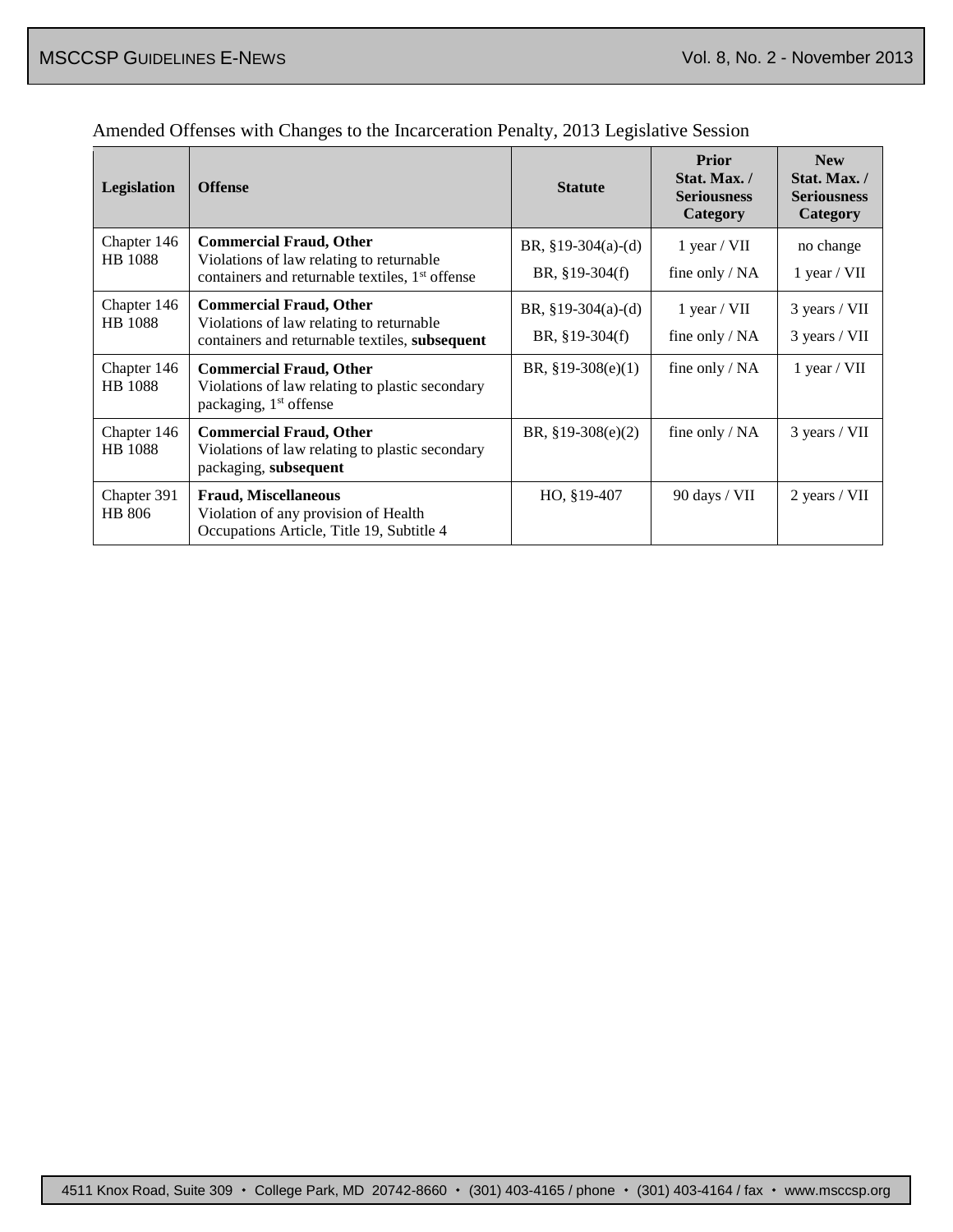| <b>Departure</b>                          | A judicially imposed sentence that falls outside of the<br>recommended sentencing guidelines range. Departure does not<br>include any sentence that complies with at least one of the<br>requirements that deem a sentence to be within the guidelines as<br>set forth in MSGM 13.6.               |
|-------------------------------------------|----------------------------------------------------------------------------------------------------------------------------------------------------------------------------------------------------------------------------------------------------------------------------------------------------|
| <b>Drug Offense</b>                       | An offense involving controlled dangerous substances or<br>paraphernalia.                                                                                                                                                                                                                          |
| <b>Economic Loss</b>                      | For all offenses involving theft and related crimes under CR,<br>Title 7, or fraud and related crimes under CR, Title 8, economic<br>loss equals the amount of restitution ordered by a Circuit Court<br>judge or, if not ordered, the full amount of restitution that could<br>have been ordered. |
| <b>Guidelines Offense</b>                 | Offense prosecuted in a Circuit Court.                                                                                                                                                                                                                                                             |
|                                           | Guidelines offenses <i>include</i> new trials AND also<br>reconsiderations imposed on a defendant for a crime of violence<br>(as defined in Criminal Law Article, §14-101, Annotated Code<br>of Maryland) and reviews <sup>1</sup> .                                                               |
|                                           | Guidelines offenses <i>do not</i> include:                                                                                                                                                                                                                                                         |
|                                           | Prayers for jury trial from District Court, UNLESS<br>$\bullet$<br>a PSI is ordered;                                                                                                                                                                                                               |
|                                           | Appeals from District Court, UNLESS a PSI is<br>$\bullet$<br>ordered;                                                                                                                                                                                                                              |
|                                           | Offenses that carry no possible penalty of<br>incarceration;                                                                                                                                                                                                                                       |
|                                           | Public local laws and municipal ordinances.<br>$\bullet$                                                                                                                                                                                                                                           |
| <b>Guidelines Range</b>                   | The recommended sentencing range for offenders who fall<br>within a particular cell of the person, drug, and property offense<br>sentencing matrices. The adjusted guidelines range refers to the<br>range after adjusting for matters such as statutory maximums<br>and mandatory minimums.       |
| Judge                                     | The trial judge who imposes or alters a sentence or a panel of<br>trial judges who alter a sentence.                                                                                                                                                                                               |
| <b>Multiple Criminal</b><br><b>Events</b> | More than one criminal transaction committed over a period of<br>time. Multiple criminal events being sentenced together may<br>have occurred on the same or different dates. Offenses that<br>occur on different dates are almost always separate criminal<br>events.                             |

 $\overline{a}$ 

 $<sup>1</sup>$  A Guidelines Worksheet should be completed for reconsiderations imposed on a defendant for a crime of violence</sup> (as defined in Criminal Law Article, §14-101, Annotated Code of Maryland) and reviews if an adjustment was made to the active, original sentence.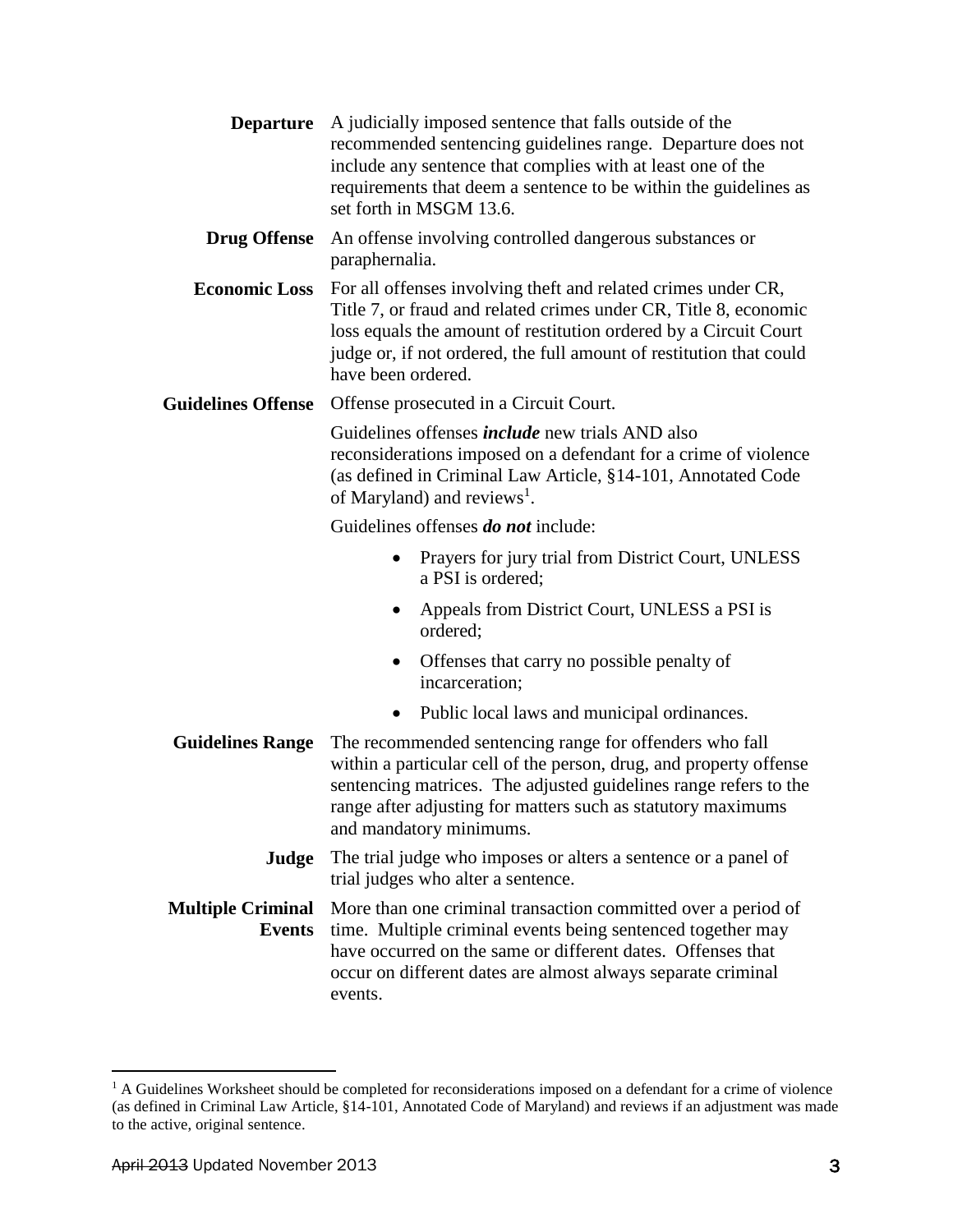| <b>Offender Score</b>                     | A summary score ranging from 0 to 9 measuring an offender's<br>prior criminal history and calculated for use in the person, drug,<br>and property offense sentencing matrices.                                         |
|-------------------------------------------|------------------------------------------------------------------------------------------------------------------------------------------------------------------------------------------------------------------------|
| <b>Offense Score</b>                      | A summary score ranging from 1 to 15 measuring the<br>seriousness of a person offense and calculated for use in the<br>person offense sentencing matrix.                                                               |
|                                           | <b>Person Offense</b> An offense involving:                                                                                                                                                                            |
|                                           | a confrontation between the offender and the victim,<br>$\bullet$<br>including offenses with bodily harm or the threat of<br>bodily harm to a victim; or                                                               |
|                                           | weapons.                                                                                                                                                                                                               |
| <b>Property Offense</b>                   | An offense where property is unlawfully damaged or taken.                                                                                                                                                              |
| <b>PSI</b>                                | A pre-sentence investigation prepared in accordance with<br>Correctional Services Article (CS), §6-112, Annotated Code of<br>Maryland.                                                                                 |
| <b>Sentencing Event</b>                   | A sentencing disposition or hearing for an individual defendant<br>conducted in front of one judge on the same day.                                                                                                    |
| <b>Sentencing Guidelines</b><br>Worksheet | The form issued by the State Commission on Criminal<br>Sentencing Policy and used to determine the recommended<br>sentence outcome and to record sentencing data.                                                      |
| <b>Seriousness Category</b>               | An offense ranking ranging from I to VII, where I designates<br>the most serious criminal offenses and VII designates the least<br>serious criminal offenses.                                                          |
| <b>Single Criminal Event</b>              | One or more crimes committed in the course of the same<br>transaction.                                                                                                                                                 |
| Victim                                    | Special Vulnerability of Cases in which the relative status of the victim tends to render<br>actions of the perpetrator all the more serious. A vulnerable<br>victim is anyone:                                        |
|                                           | Younger than 11 years old;                                                                                                                                                                                             |
|                                           | 65 years old or older; or                                                                                                                                                                                              |
|                                           | Physically or mentally handicapped. The handicap may<br>be temporary or permanent. Physically or mentally<br>handicapped shall include any person who is either<br>physically or mentally limited in any material way. |
| Victim Injury                             | Physical or psychological injury to the crime victim. The cause<br>of physical or psychological injury is directly linked to the<br>conduct of the defendant in the commission of the convicted<br>offense.            |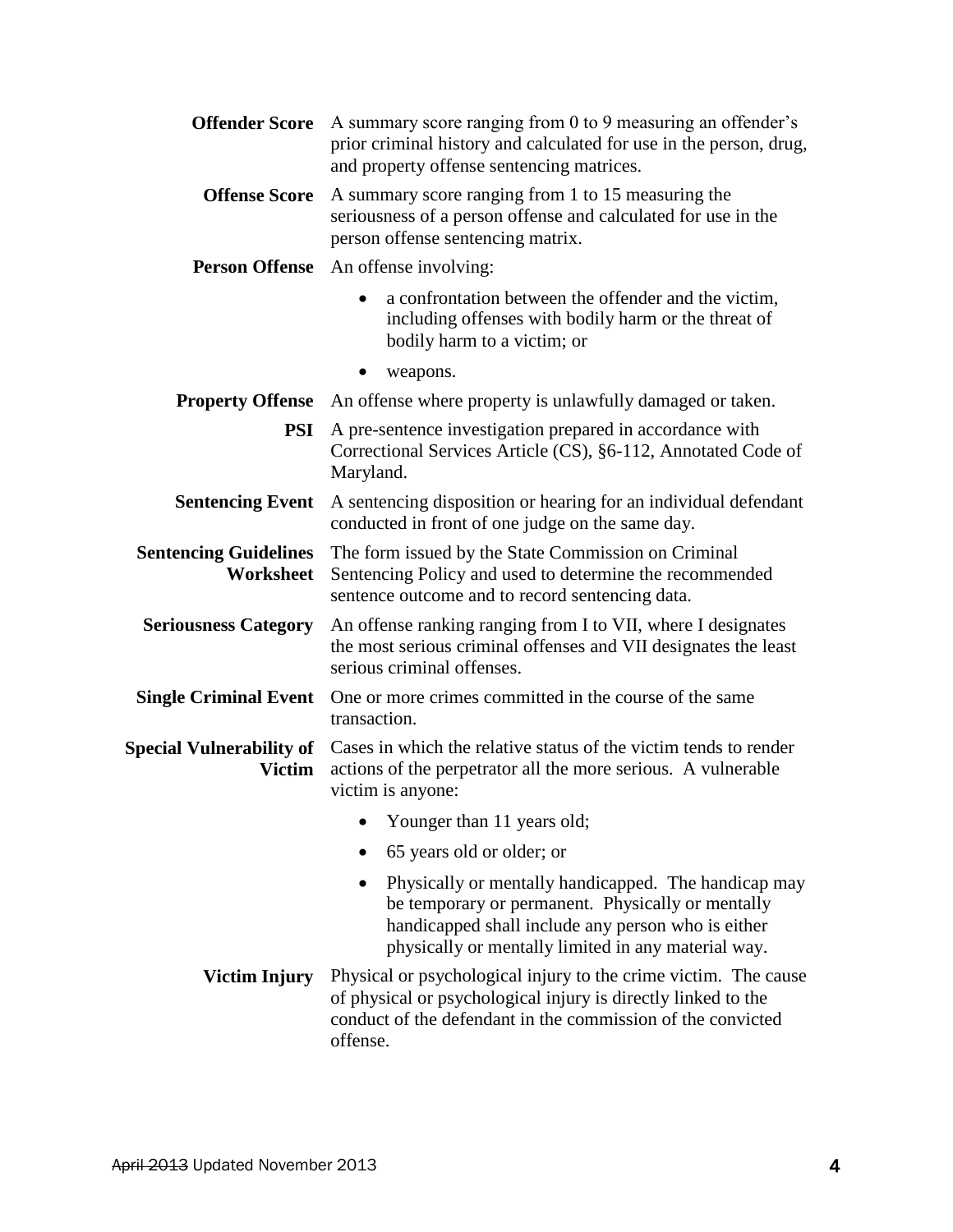|                        | <b>Weapon Presence</b> The presence of any article or device which reasonably appears<br>capable of causing injury or any article that could result in<br>conviction under CR, §4-101. Specific rules regarding the<br>application of the weapon presence enhancement are found in<br>$MSGM$ 6.1(C). |
|------------------------|------------------------------------------------------------------------------------------------------------------------------------------------------------------------------------------------------------------------------------------------------------------------------------------------------|
| 'White Collar' Offense | A property offense, identified as an illegal act or series of illegal<br>acts committed by other than physical means and by<br>concealment or guile to obtain money or property, to avoid<br>payment or loss of money or property, or to obtain business or<br>professional advantage.               |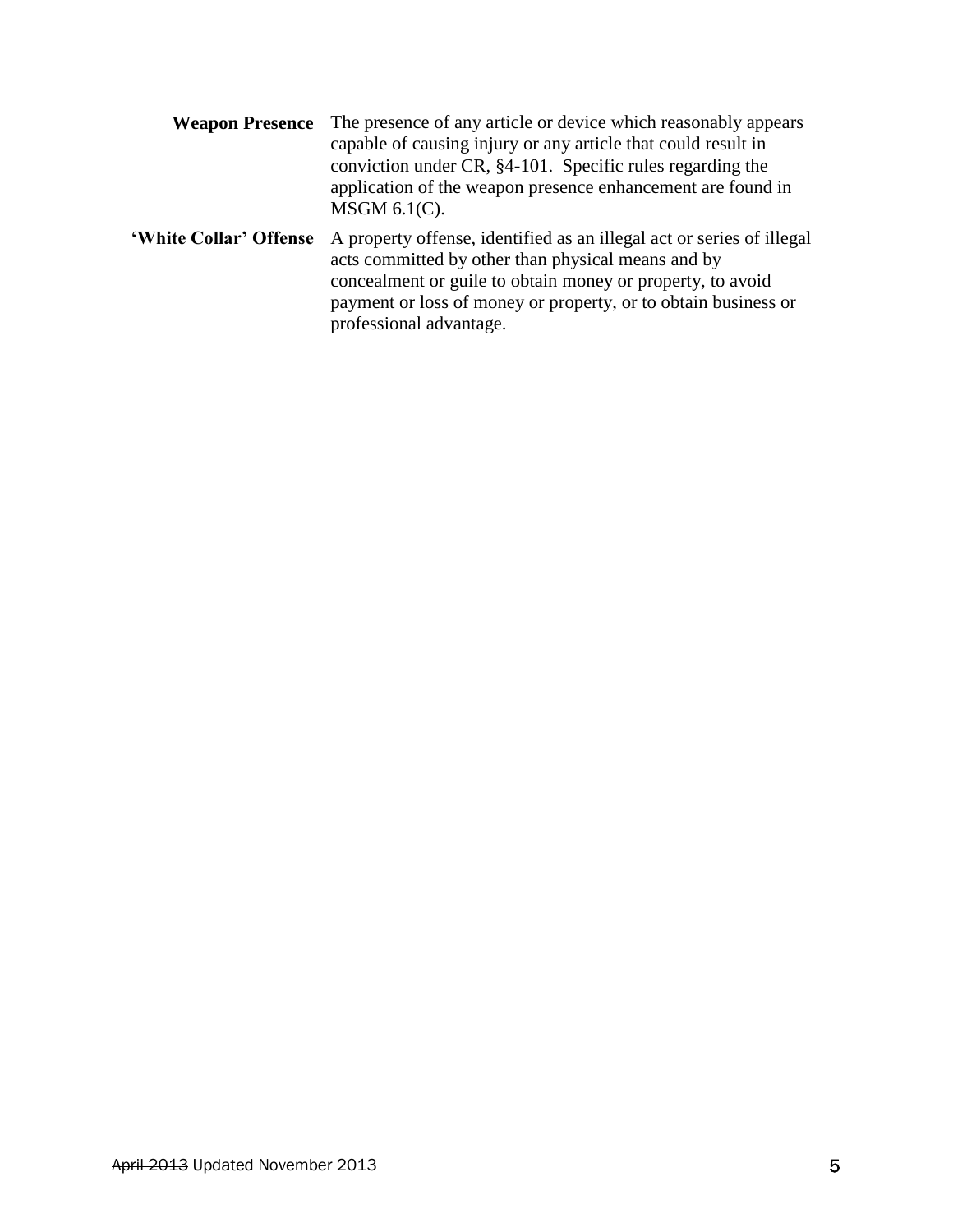## Chapter **3**

### Sentencing Guidelines Worksheet Completion and Distribution

### 3.1 When to Complete and Submit a Guidelines Worksheet

The Sentencing Guidelines Worksheet should be completed and submitted for all "Guidelines Offenses" as defined in chapter 2. A Guidelines offense means an offense prosecuted in a Maryland Circuit Court. Guidelines offenses include new trials, reconsiderations imposed on a defendant for a crime of violence (as defined in Criminal Law Article, §14-101, Annotated Code of Maryland), and reviews. Guidelines worksheets for reconsiderations and reviews only need to be completed when there is an **adjustment** to an active sentence. If it is determined that a guidelines worksheet was not completed for a guidelines eligible case at the time of the sentencing hearing, the judge or judge's designee is encouraged to complete and submit the guidelines worksheet retroactively to ensure that the data analyzed by the MSCCSP is a comprehensive enumeration of guidelines eligible cases.

### 3.2 Single Criminal Event

The Sentencing Guidelines Worksheet is to be used for up to three convicted offenses from a single criminal event. A single criminal event is defined as one or more crimes committed in the course of the same transaction. If there are more than three convicted offenses from a single criminal event, additional worksheets are to be used as needed.

### 3.3 Multiple Criminal Events

Multiple criminal events means more than one criminal transaction committed over a period of time. Multiple criminal events being sentenced together may have occurred on the same or different dates. Offenses that occur on different dates are almost always separate criminal events.

The individual completing the worksheet is to use at least one worksheet for each event.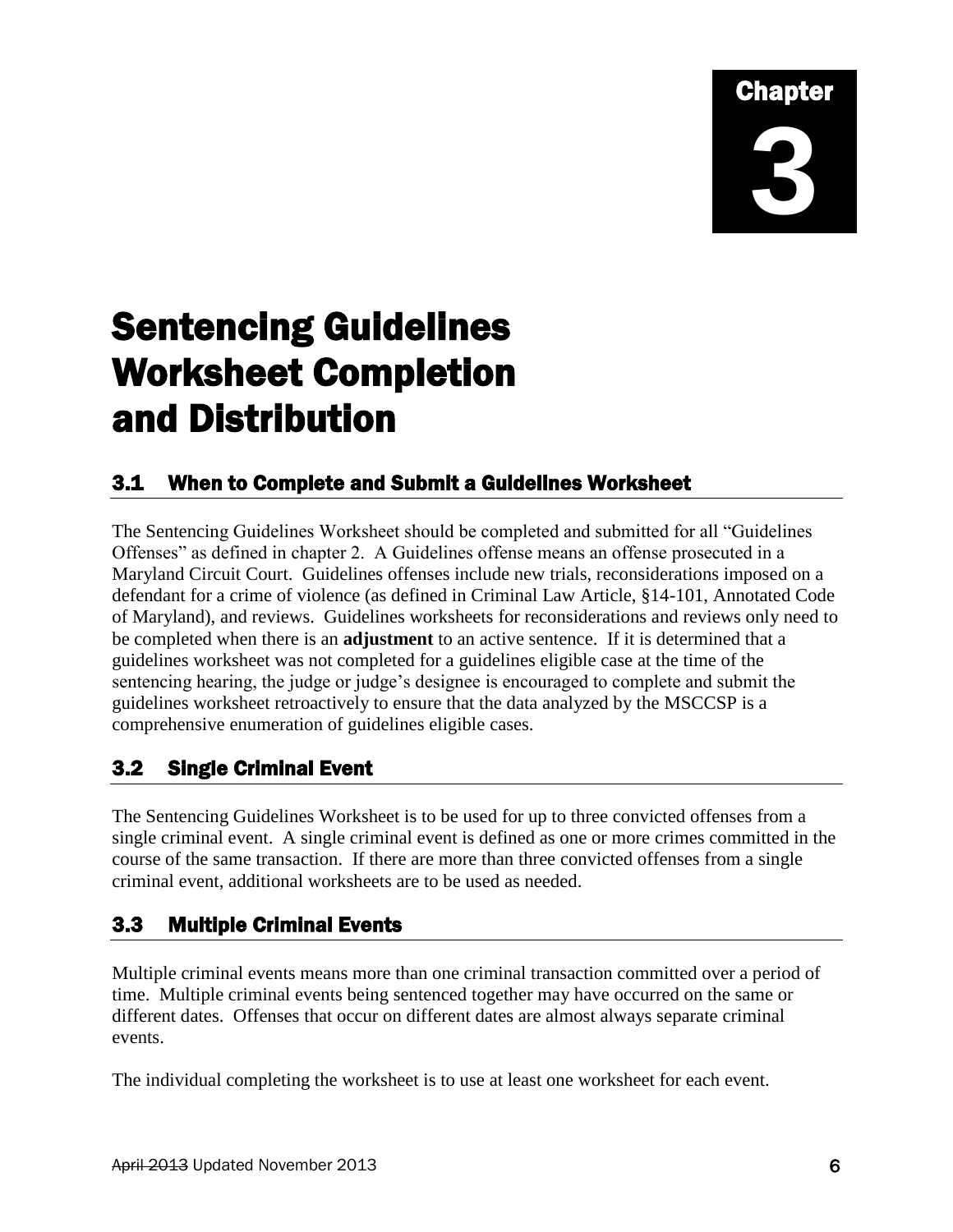### 3.4 Sentencing Event

One set of sentencing guidelines should be completed for each sentencing event. Multiple criminal events (as often indicated by multiple unique case numbers) sentenced by the **same judge** on the **same day** constitute **one sentencing event**, and only one set of guidelines worksheets should be completed for all of the counts in the sentencing event. Please note that one *sentencing event* can still involve multiple *criminal events*. The *offender score* (i.e., offender's prior adult and juvenile criminal history) includes any adjudication of guilt prior to the current sentence date and is the same for each offense in the sentencing event. The overall sentence across all included offenses is compared to the overall guidelines for the sentencing event to determine if the sentence is a departure from the guidelines.

### 3.5 Sentencing Guidelines Worksheet Completion

Prior to a sentencing decision using the guidelines, an individual should complete the worksheet up to the section labeled "Actual Sentence" and include each convicted offense for which the offender is to be sentenced. *Only convicted offenses are to be included on the worksheet.* Each of these convicted offenses for which the offender is to be sentenced should be included. Merged offenses should not be included on the guidelines worksheet. A blank copy of the worksheet can be found on page 9.

**If the judge orders a PSI**, an agent of the Division of Parole and Probation shall complete each worksheet up to the section labeled "Actual Sentence." The agent should send to the court the first four copies, together with the PSI and the Maryland Sentencing Guidelines Criteria for Prior Record worksheet (found on page 27) issued by the State Commission on Criminal Sentencing Policy. The last two copies should be sent to the State's Attorney and the defense attorney, respectively, in compliance with the "sufficient time to investigate" requirement of Maryland Rule 4-341.

**If the judge does not order a PSI**, the judge may complete the worksheet personally or delegate the task to counsel or the judge's staff.

Regardless of who completes the worksheet, **the judge shall review the worksheets** for **completeness** and for **accuracy.** COMAR 14.22.01.03.E(4).

### 3.6 Pre-Sentencing Distribution of Sentencing Guidelines Worksheets

The individual who completes the worksheet should forward a copy of each completed worksheet to both the State and the defense so that they have an opportunity to review the information provided. The State and the defense shall bring any disagreements between them to the judge's attention prior to sentencing. Changes in the worksheet may be made only by or with the approval of the judge.